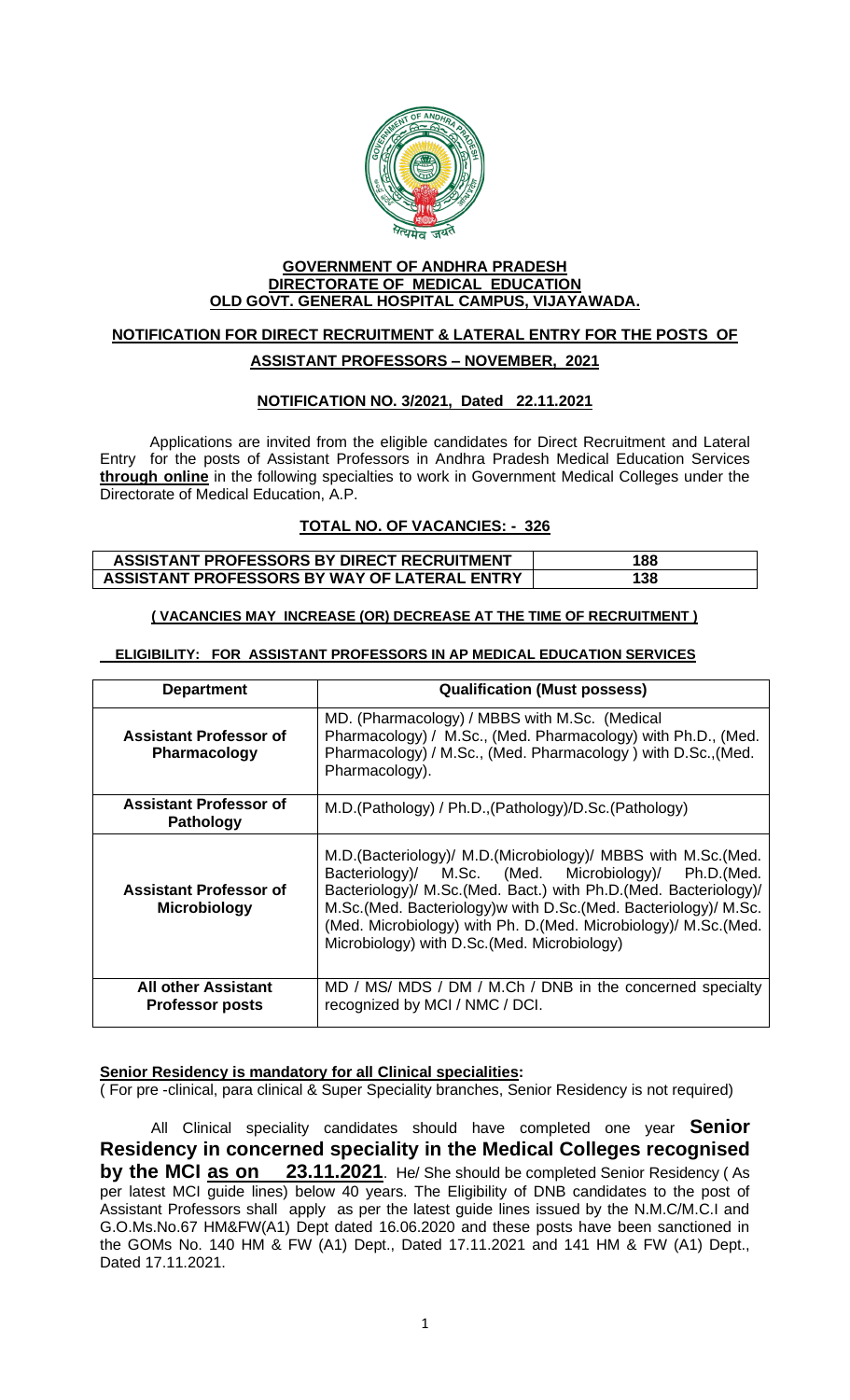. The DNB candidates who have completed the course in an institute recognised by the MCI / NMC, should be completed one year senior residency in a Medical College. The DNB candidates from institutes not recognised by MCI / NMC needs to complete 3 years junior residency in addition to one year senior residency after processing DNB.

#### The Senior residency should have been completed before 40 years of age.

 ( For Super Speciality branches, Non Clinical and Dental Specialities, Senior Residency is not required)

 **PAY SCALE** - As per G.O.Ms.No.60 & 61 HM&FW (A1) Dept dated 10.06.2020, During the probation period of (3) years, Consolidated Pay ( Per month) of Rs.92,000/- will be paid and the 7<sup>th</sup> UGC Pay scales (GOMs. No. 22, HM & FW (A1) Dept., Dated 01.03.2021) will be applicable after completion of the probation period.

#### **Age: : As per Government Memo No.3543366/B1/2020 HM&FW(B1) Dept dated 16-06- 2020.**

- 1. OC candidate should not have completed **42** years as **on 23-11-2021** (should not have been born before **23-11-1979).**
- **2.** SC/ST/BC candidates should not have completed **47** years as on **23**-**11-2021** (should not have been born before **23-11-1974).**
- 3. Physically Handicapped persons should not have completed **52** years as on - **23-11- 2021** (should not have been born before **23-11-1969)**
- 4. Ex-service men should not have completed **50** years as on - **23-11-2021** (should not have born before **23-11-1971).**

#### **Reservations:**

Rule of Reservations will apply as per A.P. State Govt. Rules in force.

The recruitment is subject to the out come of any O.As / W.Ps pending before court and likely to arise in the matter

**Local Candidature :** Candidates who belong to AP only need to apply. ( Local candidates who studied from  $4<sup>th</sup>$  Class to 10<sup>th</sup> Class in the State of A.P. and candidates who migrate to any part of AP from the State of Telangana within a period of 3 years from 2<sup>nd</sup> June 2014. (G.O. No. 132) GAD Dt.13-6-2016 & G.O.Ms.No. 133 GAD 13.06.2016). **The Residence Certificate / Nativity Certificate issued by MRO / Tahasildar should not be allowed for Local consideration without mentioning the G.O. No. 132 GAD Dt.13-6-2016 & G.O.Ms.No. 133 GAD 13.06.2016 for the candidate who studied in the state of Telangana before bifurcation.**

#### **Application Procedure:**

1. **Application :** Candidates who have studied from 4<sup>th</sup> Class to 10<sup>th</sup> Class in the existing A.P. State and the children of relocated employees as mentioned in GO should only apply online from the official website of Director of Medical Education, A.P. **[http://dme.ap.nic.in](http://dme.ap.nic.in/)**

## **2. On line procedure.**

 $\triangleright$  Candidates has to login to DME official website –

**[http://dme.ap.nic.in](http://dme.ap.nic.in/)**

- $\triangleright$  He / She has to read the notification and fill all the columns by following the instructions given in the software. Instructions sheets are enclosed.
- **3. The candidate has to enter his / her details, and submit the application with relevant data.**
- **4.** The candidates ( both Direct and lateral entry) has to pay the application fee Rs.1500/ for BC / OC and Rs.1000/- for SC/ST candidates.

## Mode of payment **CONLINE PAYMENT**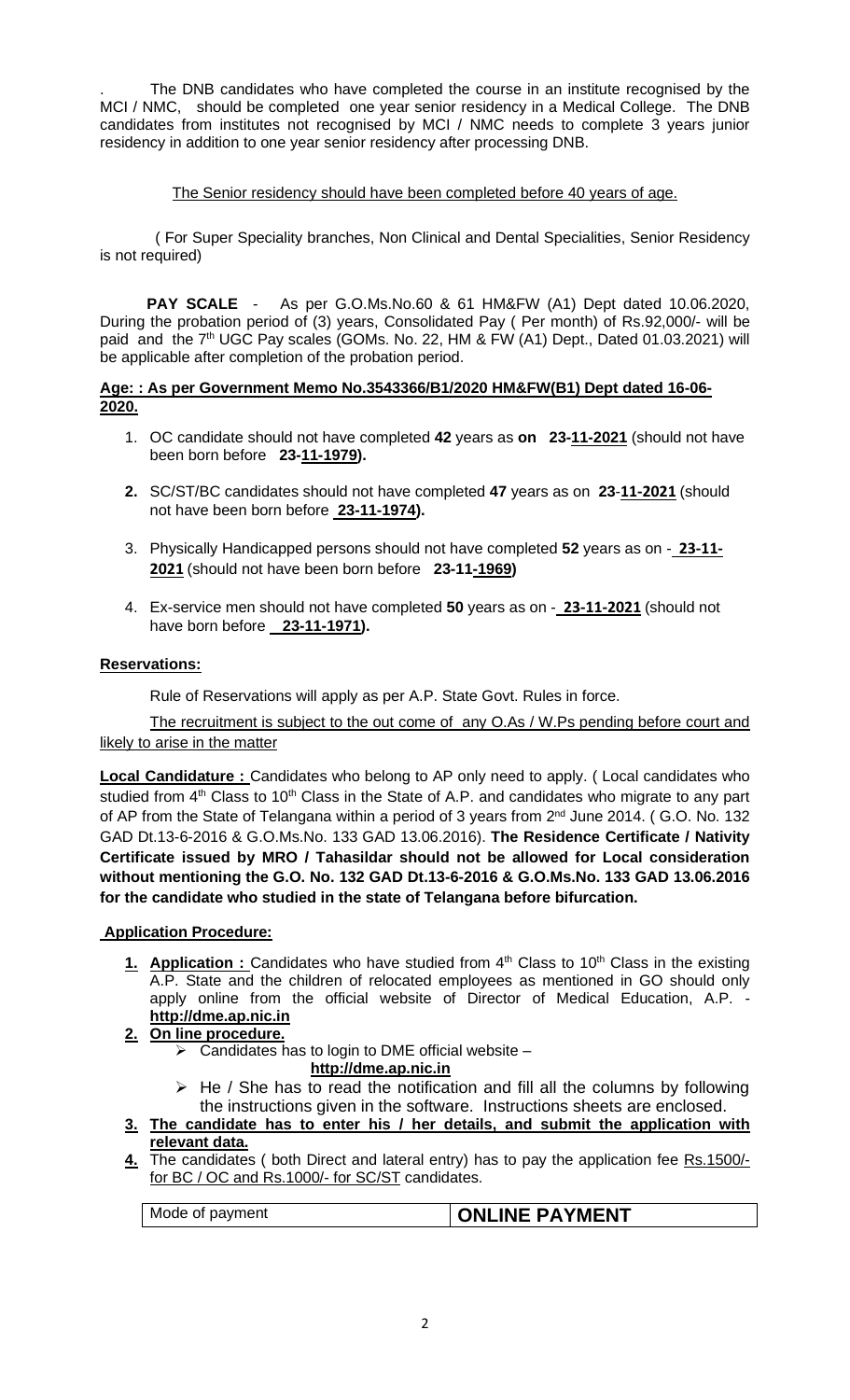- **5. Availability of online application : from 25-11-2021 Last date of submission** of application on line on or before
- **6.** For in service candidates the candidates should take NOC from Director of Health/Commissioner APVVP/DME concerned recruiting authority. And NOC should be submitted within the last of submission of applications.
- **7. Improperly filled** applications or inadequate documents are summarily rejected.
- **8.** If any of the information provided by the applicant is found to be incorrect, at any time of his/her appointment will be cancelled without any prior notice.
- **9. The following documents must be uploaded while filling the application Required documents. The applicants will not be permitted to submit the relevant documents after last date of application. And such applications will be rejected.**

# *10. The Applicant must submit the physical copy of Online Application submitted by the individual, along with the copies of documents uploaded without fail to the following address :*

#### **DIRECTOR OF MEDICAL EDUCATION, OLD GOVERNMENT HOSPITAL PREMISES, HANUMANPETA, VIJAYAWADA 520003, ANDHRA PRADESH.**

N O T E :- for documents PDF conversion ( page / pages) use document scanner / cam scanner

| $\mathbf{1}$            | Latest Passport Size photo                                                                     |
|-------------------------|------------------------------------------------------------------------------------------------|
| $\overline{2}$          | Signature                                                                                      |
| $\overline{3}$          | S.S.C. certificate (proof of date of birth)                                                    |
| $\overline{\mathbf{4}}$ | Study certificate from class IV to X (Proof of local candidates)                               |
| $\overline{5}$          | Registration of PG / Super-specialty / DNB degree with A.P. Medical Council.                   |
| 6                       | Marks lists of Post graduation (MD / MS / Mch / DM / DNB / MDS /M.Sc (All marks                |
|                         | Memos)) Applications without mark list will not be considered * mandatory document.            |
| $\overline{7}$          | Copy of Degree Certificates                                                                    |
|                         | 1. MBBS                                                                                        |
|                         | 2. Post graduation MD / MS / MDS / DNB                                                         |
|                         | 3. Super Specialty DM / M.Ch / DNB                                                             |
|                         | 4. Others M.Sc., / Ph.D., /M.D.S.,/ D.Sc Degree Certificates.                                  |
| 8                       | Latest integrated Caste Certificate in case SC/ST/BC. (Certificates issued by MRO in           |
|                         | case of SC/BC specifying caste and sub-group indicating A/B/C/D/E in case of BC's)             |
| 9                       | Disability Certificate - Issued by concerned Medical board or SADAREM                          |
| 10                      | S.R. completion certificate (Should complete one year of SR as on the date of                  |
|                         | <b>Notification)</b>                                                                           |
| 11                      | Aadhar Card                                                                                    |
| 12                      | Service certificate (contract) - Doctors who are working on contract service with Govt. should |
|                         | produce service certificate from concerned Director / Commissioner.                            |
| 13                      | In service candidates No objection certificate obtain from the concerned Director /            |
|                         | Commissioner and should be uploaded in case of CAS/Tutors who are working as                   |
|                         | Civil Asst. Surgeons / Tutors/Assistant Professors in Govt. service.                           |
| 14                      | Copy of appointment order for in service candidate for lateral entry.                          |
| 15                      | Migration certificate those who are coming from the Telangana State to Andhra                  |
|                         | Pradesh as per G.O.Ms.No.132 & 133 GA (SPF&MC) Dept dated 13.06.2016                           |
| 16                      | If person belongs to Ex-service man, Certificate may be enclosed.                              |

**11. Provisional Merit list :** The provisional list of Eligible / Not eligible candidates will be displayed in the DME Website along with merit scored by them.

#### **Selection Process:**

The selection is as per G.O. Ms. No. 154 HM & FW (A2) Dept., Dt. 4.5.2002, Letter Dated 24-08-2010 of the Registrar, Dr. NTR UHS, Vijayawada, G.O. Ms. No. 109 HM & FW (A2) Dept., Dt. 23.6.2014, Govt., Memo No.4298/A1/2015 HM&FW (A2) Dept dated 22-04-2015, G.O.Ms.No.60 HM&FW (A1) Dept dated 10.06.2020 and G.O.Ms.No.61 HM&FW (A1) Dept dated 10.06.2020, G.O.Ms.No.66 HM&FW(A1) Dept dated 16-06-2020, and G.O.Ms.No.67 HM&FW(A1) Dept dated 16.06.2020 and Govt Memo No. HMF01-MEDU0DME/67/2021-A1, Dated 29.04.2021, GOMs. No. 140 HM & FW (A1) Dept., Dated 17.11.2021 and GOMs. No. 141 HM & FW (A1) Dept., Dated 17.11.2021 as follows :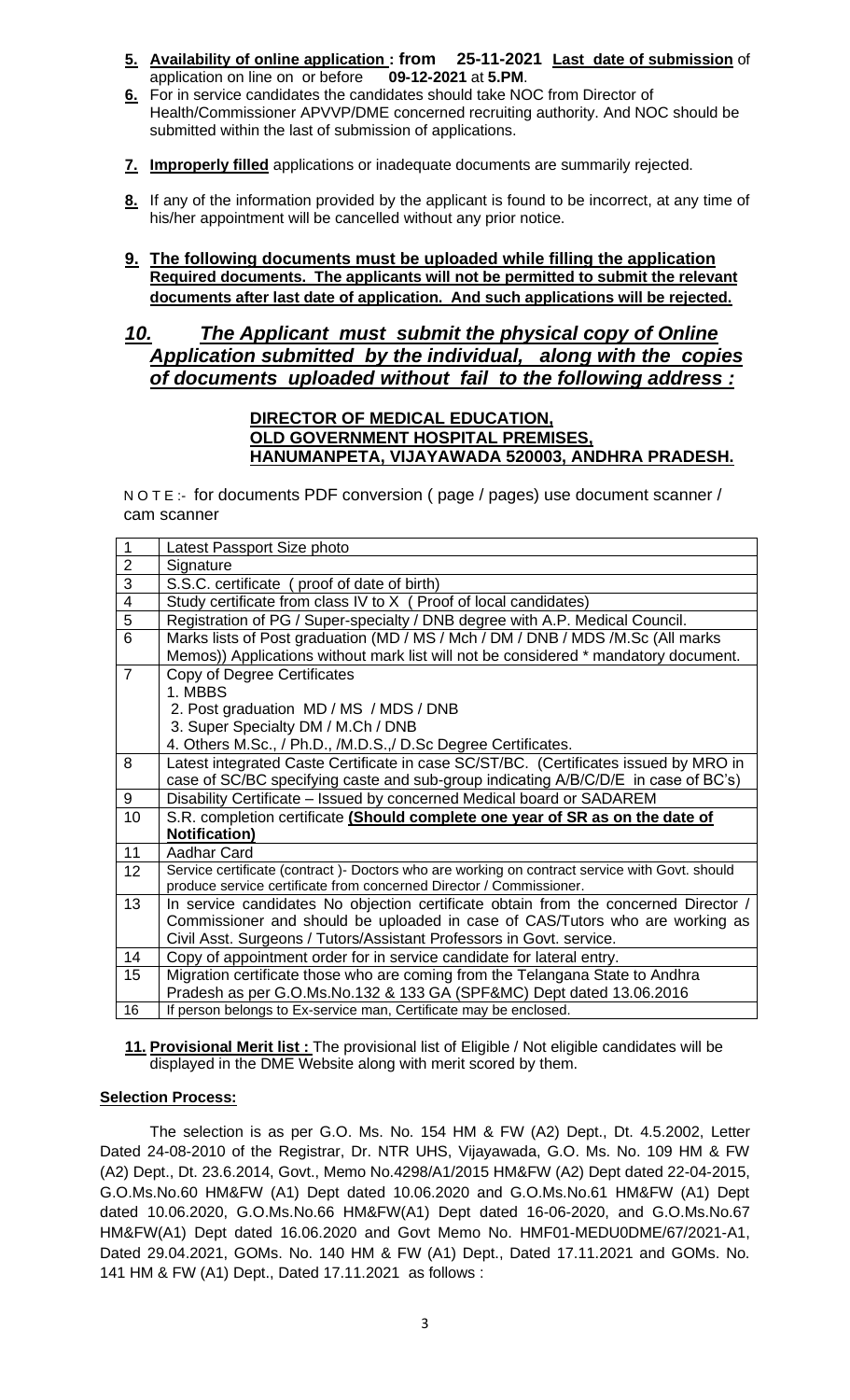#### 1. **Weightage** Total Marks : 100

i. 75 Marks obtained in qualifying PG degree / super speciality Examination.

#### **Regarding the Grades** : (Marks will be considered as 75%) (As per Govt Memo No. 4296/A1/2015, Dated 22.04.2015)

|                 | $100110110011200011112010100122001220101$ |                     |  |
|-----------------|-------------------------------------------|---------------------|--|
| 1) Grade $-A$   | <b>Distinction</b>                        | 75% to 85% mean 80% |  |
| 2) Grade $- B+$ | Above Average                             | 65% to 74% mean 70% |  |
| 3) Grade $- B$  | Pass                                      | 50% to 64% mean 57% |  |
|                 |                                           |                     |  |

- ii. Those who are not having PG marks memo, percentage of marks to be taken as 50% (50%x75=37.50)
- iii. Weightage for No. of years since passing qualifying examination is up to 10 marks @ 1 mark per PG / Super-specialty completed year.
- iv. Weightage for Contract service in Govt. Institutions up to 15 marks.
	- a) 2.5. marks per six months in Tribal Area,
	- b) 2 marks per six months in Rural Area.
	- c) 1 mark per six months in Urban Area
- v. Weightage will be awarded up to 15% for the candidates who rendered their services on contract basis for COVID -19 duties. They should submit the Service Certificate singed by the Superintendent of Teaching Hospital / DM & HO / DCHS should be enclosed. This weightage will be awarded as per GORt. No. 211, HM & FW (B2) Dept., Dated 08.05.2021.
- v. 5 (five) marks of weightage will be provided to the candidates in the recruitment of Assistant Professors, who have completed PG/Super Speciality from Central Institutions. However, total weightage is maximum of 15 marks only.
- vi. No Interview marks.
- vii. **In-service candidate**:
	- a. Candidate who is already in service and desires to apply in Direct Recruitment shall have to obtain NOC from concerned Director/Commissioner/DME and enclose the same.
	- b. Such candidates, if already claimed benefit of weightage in the earlier recruitment will not be getting the benefit for second time.
	- c. Such candidates, if selected, will have to submit accepted resignation letter from the concerned Director/Commissioner/DME and then only will be permitted to join as Assistant Professor.
	- d. Candidates applying for lateral entry and Direct Recruitment will have to apply separately.
- 2. The decision of the selection committee as per G.O. Ms. No. 109, HM & FW (A2) Dept., Dt. 23.6.2014, Govt., Memo No.4298/A1/2015 HM&FW (A2) Dept dated 22-04-2015 and G.O. Ms. No. 154, HM & FW (A1) Dept., Dt. 4.5.2002 in all aspects and all respects pertaining to application and its acceptance or rejection as the case may be, the selection or otherwise of any candidate shall be final in all respects and binding on all concerned.
- 3. The selection committee also reserves its rights to alter or modify regarding conditions laid down in the notification for selection and also posts notified.

DIRECTOR OF MEDICAL EDUCATION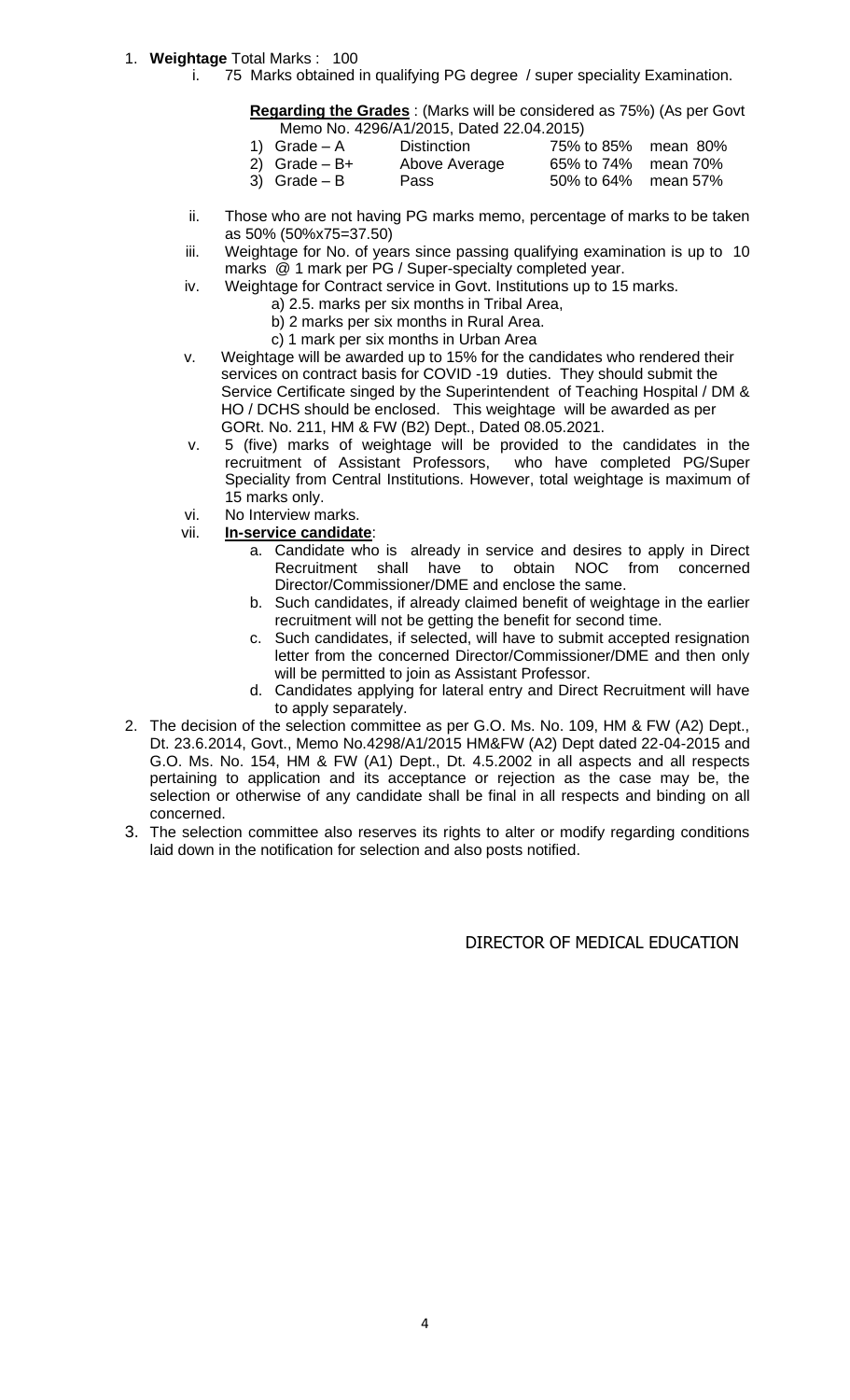| Sl.No          | <b>Name of the Department</b> | <b>Direct</b><br>Recruitment<br>(60%) | <b>Lateral Entry</b><br>(40%) |
|----------------|-------------------------------|---------------------------------------|-------------------------------|
|                | <b>CLINICAL</b>               |                                       |                               |
| $\mathbf{1}$   | General Medicine              | 8                                     | 6                             |
| $\overline{2}$ | General Surgery               | 11                                    | 7                             |
| 3              | Obstt. & Gynec.,              | 13                                    | 8                             |
| $\overline{4}$ | Anaesthesia                   | 16                                    | 10                            |
| 5              | Paediatrics / Lec. Paed.      | $\overline{4}$                        | 3                             |
| 6              | Orthopaedics                  | $\overline{2}$                        | $\mathbf 1$                   |
| $\overline{7}$ | Ophthalmology                 | 12                                    | 8                             |
| 8              | <b>ENT</b>                    | 8                                     | 5                             |
| 9              | Dermatology                   | $\overline{2}$                        | $\mathbf 1$                   |
| 10             | <b>STD</b>                    | $\overline{2}$                        | $\overline{2}$                |
| 11             | TB & CD                       | 6                                     | 4                             |
| 12             | Psychiatry                    | $\overline{4}$                        | $\overline{2}$                |
| 13             | Radiadiagnosis                | 8                                     | 6                             |
| 14             | Radiotherapy                  | 3                                     | $\overline{2}$                |
| 15             | Neuclear Medicine             | $\mathbf{1}$                          | $\overline{0}$                |
| 16             | <b>Emergency Medicine</b>     | 10                                    | 6                             |
| 17             | <b>Transfussion Medicine</b>  | $\overline{2}$                        | $\overline{2}$                |
| 18             | Hosptl. Admn.                 | 5                                     | 3                             |
|                | <b>TOTAL</b>                  | 117                                   | 76                            |
|                | <b>NON -CLINICAL</b>          |                                       |                               |
| 1              | Anatomy                       | $\overline{0}$                        | 6                             |
| $\overline{2}$ | Physiology                    | $\mathbf 0$                           | $\overline{2}$                |
| 3              | Bio-chemistry                 | $\mathbf{0}$                          | $\overline{4}$                |
| 4              | Pharmacology                  | 4                                     | $\overline{2}$                |
| 5              | Pathology                     | 6                                     | 4                             |
| 6              | Microbiology                  | 5                                     | 3                             |
| $\overline{7}$ | <b>FM</b>                     | $\overline{7}$                        | $\overline{4}$                |
| 8              | <b>SPM</b>                    | 3                                     | $\overline{2}$                |
|                | <b>TOTAL</b>                  | 25                                    | 27                            |
|                | <b>SUPER SPECIALITIES</b>     |                                       |                               |
| 1              | Cardiology                    | 5                                     | 3                             |
| $\overline{2}$ | Gasto-Entrology               | $\mathbf{1}$                          | $\overline{0}$                |
| 3              | Neurology                     | $\overline{2}$                        | $\mathbf{1}$                  |
| 4              | Endo-crinology                | $\mathbf 1$                           | $\mathbf{1}$                  |
| 5              | Nephrology                    | 5                                     | 4                             |
| 6              | C.T.Surgery                   | 1                                     | $\mathbf 1$                   |
| $\overline{7}$ | Plastic Surgery               | $\mathbf{1}$                          | $\mathbf{0}$                  |
| 8              | Paed. Surgery                 | $\mathbf{1}$                          | $\mathbf{1}$                  |
| 9              | Urology                       | $\overline{2}$                        | $\overline{2}$                |
| 10             | Neuro-Surgery                 | $\overline{2}$                        | $\mathbf 2$                   |
| 11             | Neonatology                   | $\overline{0}$                        | $\overline{0}$                |
| 12             | <b>Surgical Oncology</b>      | 1                                     | $\mathbf{1}$                  |
| 13             | <b>Medical Oncology</b>       | $\mathbf 1$                           | $\mathbf 1$                   |
| 14             | Medical Gastro-Enterology     | $\mathbf{1}$                          | $\mathbf{1}$                  |
| 15             | Surgical Gastro-Enterology    | 1                                     | $\mathbf{1}$                  |
| 16             | ICCU -II (Surgical)           | $\overline{2}$                        | $\mathbf 2$                   |
| 17             | ICCU -III (Post Operative)    | $\overline{2}$                        | $\overline{2}$                |

# **Notification No. 3/2021 (November, 2021) 60:40 Ratio for 326 Vacancies**